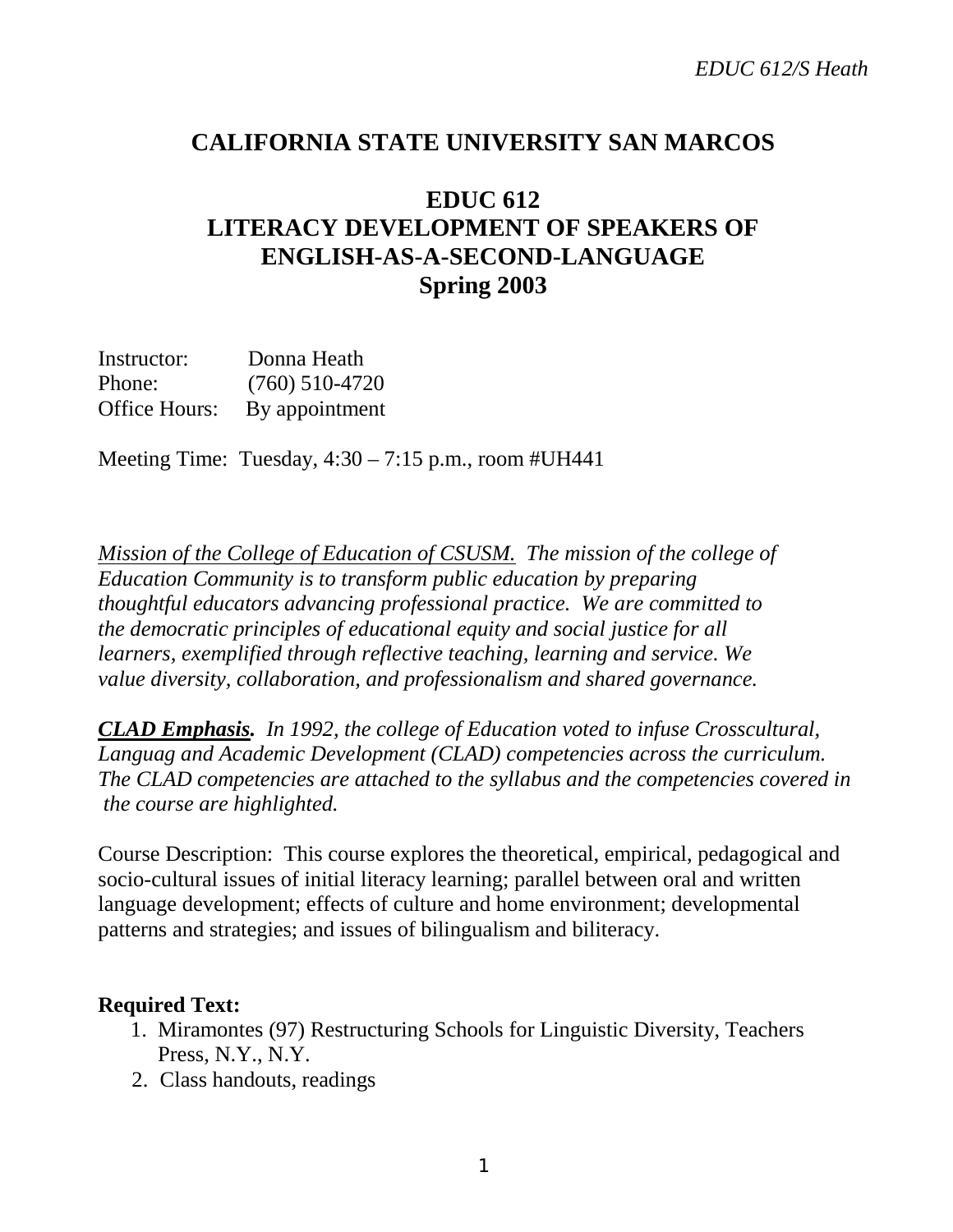### **Course Objectives:** Students completing EDUC 612 will:

- Explore the concept of second language literacy beyond reading and writing;
- Examine initial and second language development patterns;
- Observe literacy experiences of English learners, reflect on observations and develop an improved second language literacy plan;
- Develop a personal definition of biliteracy that will be reflected in instruction;
- Explore the effects of culture and home environment on literacy; and
- Learn about instructional strategies that facilitate second language literacy.

### **Course Requirements:**

All students are expected to attend every class session unless otherwise arranged. Students are further expected to be prepared for class and to participate accordingly. Reading should be completed before the class meeting. **All assignments must be handed in on the due date.** All Assignments must be typed and double spaced.

Completion of the following assignments will earn a "B" grade:

| 1. surveys                          | 10 points |
|-------------------------------------|-----------|
| 2. attendance/class participation   | 20 points |
| 3. paper presentation/case study    | 30 points |
| 4. weekly reflections/inquiry paper | 20 points |

\*Optional assignment for an "A" grade (3 articles) educational journal/research review.

#### **Attendance Policy**

Due to the dynamic and interactive nature of courses in the College of Education, all students are expected to attend all classes and participate actively. At a minimum, students must attend more than 80% of class time, or s/he **may not receive a passing grade** for the course at the discretion of the instructor. Individual instructors may adopt more stringent attendance requirements. Should the student have extenuating circumstances, s/he should contact the instructor as soon as possible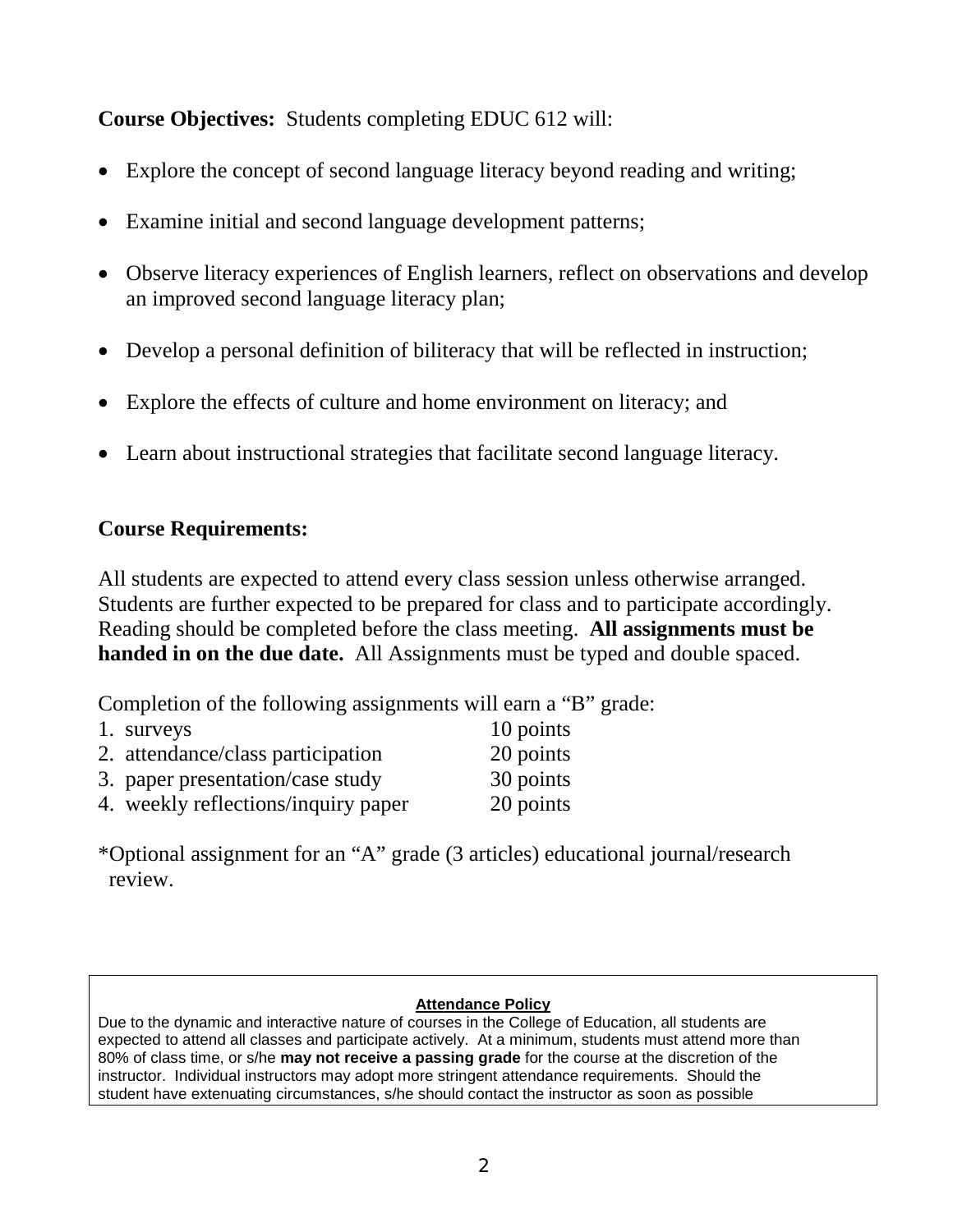### **Assignments:**

The assignments for this course are as follow:

### • *Surveys: (10 points)*

Surveys will be assigned during the course. Students will share their results with the class.

## • *Case Study: (30 points)*

In groups, you will be presented a case study. You will assess and prescribe a program for an ethnically-linguistically diverse student.

Based on your readings and what you've learned in class, you will write a 3-5 page paper with a socio-cultural-linguistic perspective. Your paper and group presentation will answer the questions:

- How would you assess and diagnose to plan an educational program for this student?
- What type of program would you recommend? (Back up your statements with research and strategies that best fit this student's cultural and linguistic background.)
- Describe How would you gather the information on this student and what other people would be involved in the program planning for this student?

## • *Weekly Reflections/Inquiry Paper (20 points)*

- 1. Pose a question regarding literacy and the education of English learners and keep a running log of class discussions and your observation from your school/personal experience.
- 2. Answer the question based on your observations and the learning of new material from class. Justify your conclusion/answer with a combination of information gathered in class, through our readings and from your own observations of English learner programs.

\*Optional for Grade "A" (additional points)

Read three journal articles or research articles regarding literacy and English learners. Provide a concise summary of the articles with your own observations, opinions and comments supported by class readings and